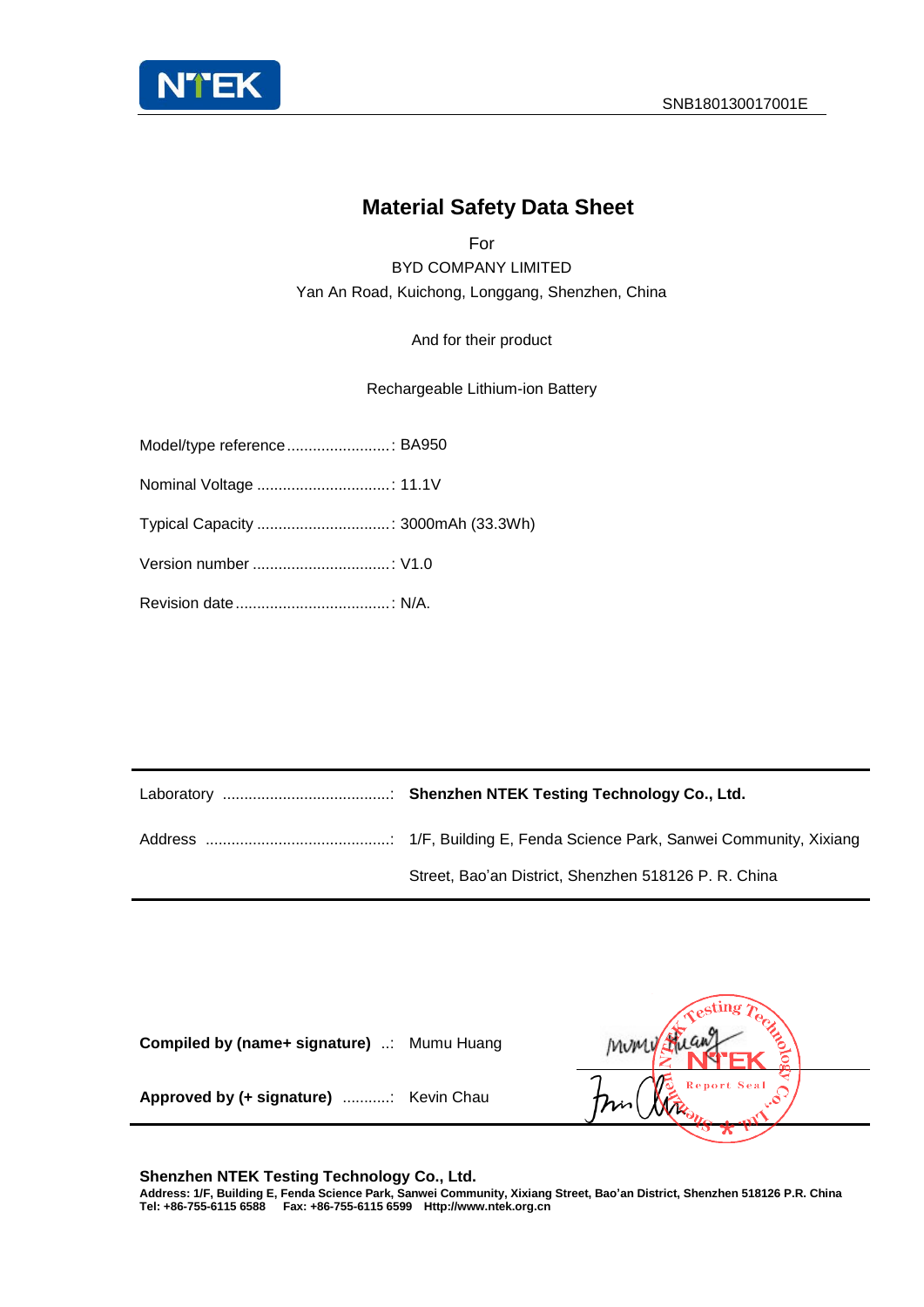

### **Section 1- Chemical Product and Company Identification**

Product Identification: Rechargeable Lithium-ion Battery Model No.: BA950 Manufacturer's/ Supplier Name: BYD COMPANY LIMITED Address: Yan An Road, Kuichong, Longgang, Shenzhen, China Telephone number of the supplier: +86-755-89888888 Emergency Telephone No. (24h): +86-755-89888888 Fax: - E-mail address: yang.hongzao@byd.com Preparation Date: 2018-09-25 This MSDS was prepared by Shenzhen NTEK Testing Technology Co., Ltd. Item Number: SNB180130017001E Referenced documents: ISO 11014:2009 Safety data sheet for chemical products

### **Section 2 – Hazards Identification**

| Preparation<br>hazards and<br>classification | Not dangerous with normal use. Do not dismantle, open or shred the Rechargeable       |
|----------------------------------------------|---------------------------------------------------------------------------------------|
|                                              | Lithium-ion Battery ingredients contained within or their ingredients products could  |
|                                              | be harmful.                                                                           |
| Apperance,                                   | Solid object with no odor, no color.                                                  |
| Color, and<br>Odor                           |                                                                                       |
| Primary                                      | These chemicals are contained in a sealed enclosure. Risk of exposure occurs          |
| Route(s) of                                  | only if the cell is mechanically, thermally or electrically abused to the point of    |
| Exposure                                     | compromising the enclosure. If this occurs, exposure to the electrolyte solution      |
|                                              |                                                                                       |
|                                              | contained within can occur by Inhalation, Ingestion, Eye contact and Skin contact     |
| Potential<br>Health                          | <b>ACUTE (short term): see</b> Section 8 for exposure controls In the event that this |
| Effects:                                     | battery has been ruptured, the electrolyte solution contained within the battery      |
|                                              | would be corrosive and can cause burns.                                               |
|                                              | Inhalation: Inhalation of materials from a sealed battery is not an expected route of |
|                                              | exposure. Vapors or mists from a ruptured battery may cause respiratory irritation.   |
|                                              | Ingestion: Swallowing of materials from a sealed battery is not an expected route     |
|                                              | of exposure. Swallowing the contents of an open battery can cause serious             |
|                                              | chemical burns of mouth, esophagus, and gastrointestinal tract.                       |
|                                              | Skin: Contact between the battery and skin will not cause any harm. Skin contact      |
|                                              | with contents of an open battery can cause severe irritation or burns to the skin.    |
|                                              | Eye: Contact between the battery and the eye will not cause any harm. Eye contact     |
|                                              | with contents of an open battery can cause severe irritation or burns to the eye.     |
|                                              | <b>CHRONIC (long term):</b> see Section 11 for additional toxicological data          |
| Medical                                      | Not applicable                                                                        |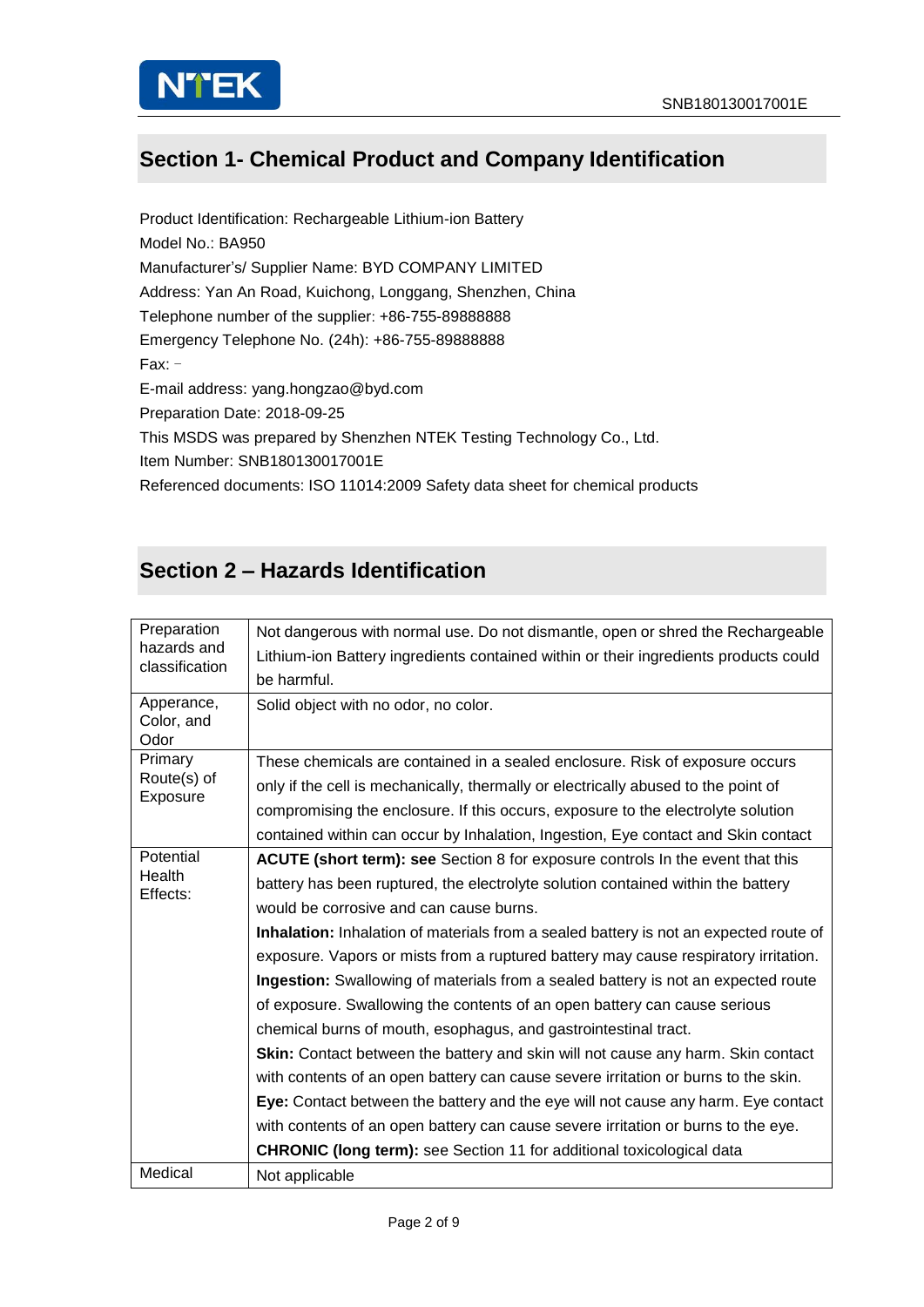

| Conditions    |                |
|---------------|----------------|
| Aggravated by |                |
| Exposure      |                |
| Reported as   | Not applicable |
| carcinogen    |                |

### **Section 3 – Composition/Information on Ingredients**

Rechargeable Lithium-ion Battery is a mixture.

| Hazardous Ingredients<br>(Chemical Name) | Concentration or<br>concentration ranges (%) | <b>CAS Number</b> |
|------------------------------------------|----------------------------------------------|-------------------|
| Aluminum foil (Al)                       | $2 - 10$                                     | 7429-90-5         |
| Cobalt lithium manganese nickel<br>oxide | 20-50                                        | 182442-95-1       |
| <b>SBR</b>                               | $<$ 1                                        | 9003-55-8         |
| <b>PVDF</b>                              | $<$ 5                                        | 24937-79-9        |
| Copper foil (Cu)                         | $2 - 10$                                     | 7440-50-8         |
| Carbon                                   | $10 - 30$                                    | 7440-44-0         |
| Phosphate(1-), hexafluoro-,<br>lithium   | $10 - 20$                                    | 21324-40-3        |
| Steel, Nickel and inert<br>materialsteel | Remainder                                    | N/A               |

Labeling according to EC directives.

No symbol and risk phrase are required.

Note: CAS number is Chemical Abstract Service Registry Number.

N/A=Not applicable.

### **Section 4 – First-aid Measures**

| <b>Inhalation</b>   | If contents of an opened battery are inhaled, remove source of contamination or         |  |
|---------------------|-----------------------------------------------------------------------------------------|--|
|                     | move victim to fresh air. Obtain medical advice.                                        |  |
| <b>Skin contact</b> | If skin contact with contents of an open battery occurs, as quickly as possible         |  |
|                     | remove contaminated clothing, shoes and leather goods. Immediately flush with           |  |
|                     | lukewarm, gently flowing water for at least 30 minutes. If irritation or pain persists, |  |
|                     | seek medical attention. Completely decontaminate clothing, shoes and leather            |  |
|                     | goods before reuse or discard.                                                          |  |
| Eye contact         | If eye contact with contents of an open battery occurs, immediately flush the           |  |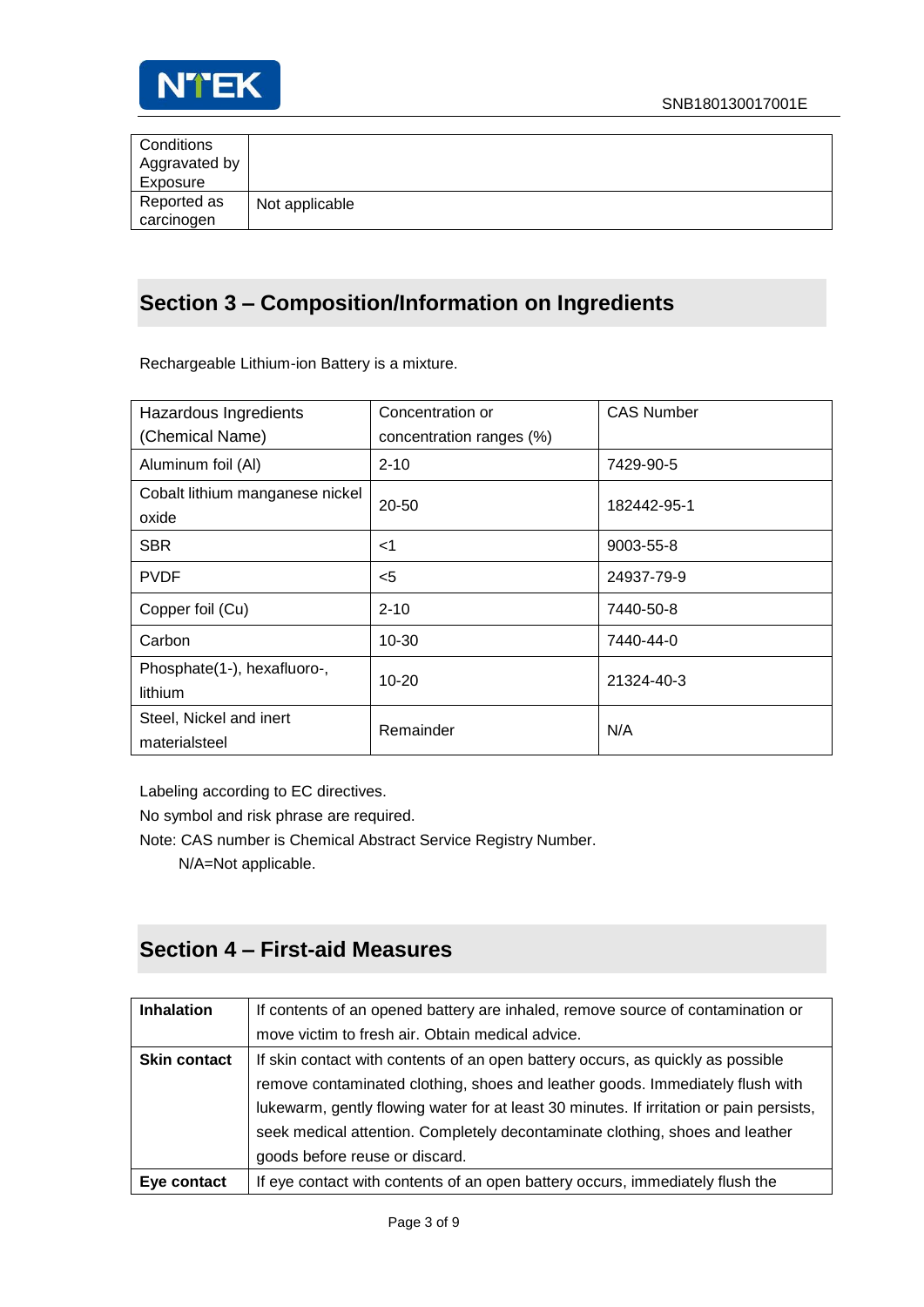

|           | contaminated eye(s) with lukewarm, gently flowing water for at least 30 minutes       |
|-----------|---------------------------------------------------------------------------------------|
|           | while holding the eyelids open. Neutral saline solution may be used as soon as it is  |
|           | available. If necessary, continue flushing during transport to emergency care         |
|           | facility. Take care not to rinse contaminated water into the unaffected eye or onto   |
|           | face. Quickly transport victim to an emergency care facility.                         |
| Ingestion | If ingestion of contents of an open battery occurs, never give anything by mouth if   |
|           | victim is rapidly losing consciousness, or is unconscious or convulsing. Have victim  |
|           | rinse mouth thoroughly with water. DO NOT INDUCE VOMITING. Have victim                |
|           | drink 60 to 240 mL (2-8 oz.) of water. If vomiting occurs naturally, have victim lean |
|           | forward to reduce risk of aspiration. Have victim rinse mouth with water again.       |
|           | Quickly transport victim to an emergency care facility.                               |

## **Section 5 – Fire-fighting Measures**

| Flammable  | In the event that this battery has been ruptured, the electrolyte solution contain  |
|------------|-------------------------------------------------------------------------------------|
| Properties | within the battery would be flammable. Like any sealed container, battery cells may |
|            | rupture when exposed to excessive heat; this could result in the release of         |
|            | flammable or corrosive materials.                                                   |

| Suitable         |                                                                                      |
|------------------|--------------------------------------------------------------------------------------|
| extinguishing    | Use extinguishing media suitable for the materials that are burning.                 |
| Media            |                                                                                      |
| Unsuitable       |                                                                                      |
| extinguishing    | Not available                                                                        |
| Media            |                                                                                      |
| Explosion        | <b>Sensitivity to Mechanical Impact:</b> This may result in rupture in extreme cases |
| Data             | Sensitivity to Static Discharge: Not Applicable                                      |
| <b>Specific</b>  | Fires involving Rechargeable Lithium-ion Battery are controlled with water. When     |
| Hazards          | water is used, however, hydrogen gas may evolve. In a confined space, hydrogen       |
| arising from     | gas can form an explosive mixture. In this situation, smothering agents are          |
| the chemical     | recommended to extinguish the fire                                                   |
| Protective       |                                                                                      |
| Equipment        | As for any fire, evacuate the area and fight the fire from a safe distance. Wear a   |
| and              | pressure-demand, self-contained breathing apparatus and full protective gear.        |
| precautions      | Fight fire from a protected location or a safe distance. Use NIOSH/MSHA approved     |
| for firefighters | full-face self-contained breathing apparatus (SCBA) with full protective gear.       |
| <b>NFPA</b>      | Health: 0 Flammability: 0 Instability: 0                                             |

## **Section 6 – Accidental Release Measures**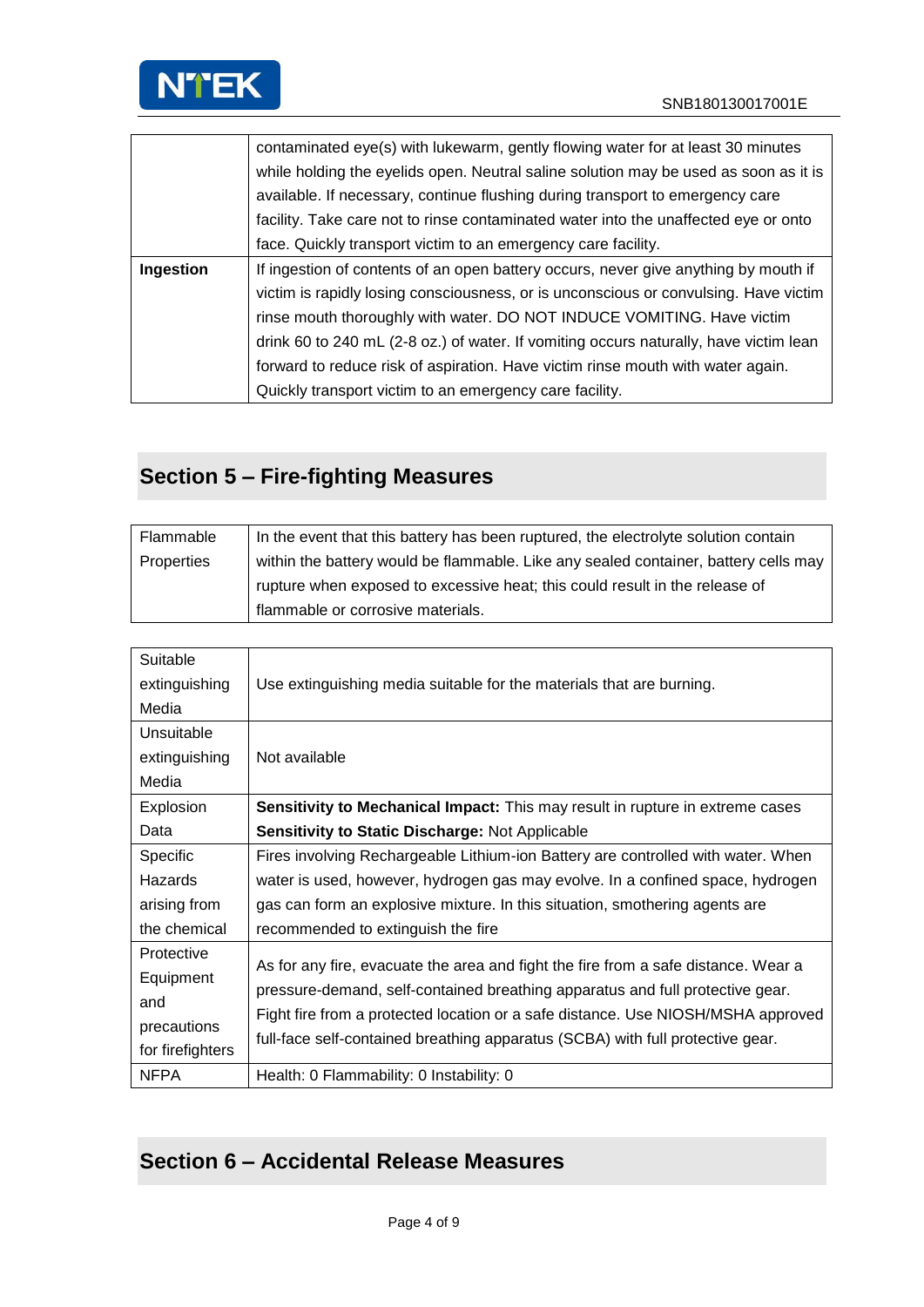

| Personal Precautions, protective equipment, and | Restrict access to area until completion of         |
|-------------------------------------------------|-----------------------------------------------------|
| emergency procedures                            | clean-up. Do not touch the spilled material. Wear   |
|                                                 | adequate personal protective equipment as           |
|                                                 | indicated in Section 8.                             |
| <b>Environmental Precautions</b>                | Prevent material from contaminating soil and        |
|                                                 | from entering sewers or waterways.                  |
| Methods and materials for Containment           | Stop the leak if safe to do so. Contain the spilled |
|                                                 | liquid with dry sand or earth. Clean up spills      |
|                                                 | <i>immediately.</i>                                 |
| Methods and materials for cleaning up           | Absorb spilled material with an inert absorbent     |
|                                                 | (dry sand or earth). Scoop contaminated             |
|                                                 | absorbent into an acceptable waste container.       |
|                                                 | Collect all contaminated absorbent and dispose      |
|                                                 | of according to directions in Section 13. Scrub     |
|                                                 | the area with detergent and water; collect all      |
|                                                 | contaminated wash water for proper disposal.        |

## **Section 7 – Handling and Storage**

| Handling | Don't handle Rechargeable Lithium-ion Battery<br>with metalwork. Do not open, dissemble, crush<br>or burn battery. Ensure good ventilation/<br>exhaustion at the workplace.                            |
|----------|--------------------------------------------------------------------------------------------------------------------------------------------------------------------------------------------------------|
|          | Prevent formation of dust.                                                                                                                                                                             |
|          | Information about protection against explosions<br>and fires: Keep ignition sources away- Do not<br>smoke.                                                                                             |
| Storage  | If the Rechargeable Lithium-ion Battery is<br>subject to storage for such a long term as more<br>than 3 months, it is recommended to recharge<br>the Rechargeable Lithium-ion Battery<br>periodically. |
|          | 3 months: -10℃~+40℃, 45 to 85%RH                                                                                                                                                                       |
|          | And recommended at $0^{\circ}$ $\sim$ +35 $^{\circ}$ for long period<br>storage.                                                                                                                       |
|          | The capacity recovery rate in the delivery state<br>(50% capacity of fully charged) after storage is<br>assumed to be 80% or more.                                                                     |
|          | Do not store Rechargeable Lithium-ion Battery<br>haphazardly in a box or drawer where they may<br>short-circuit each other or be short-circuited by<br>other metal objects.                            |
|          | Keep out of reach of children.                                                                                                                                                                         |
|          | Do not expose Rechargeable Lithium-ion Battery                                                                                                                                                         |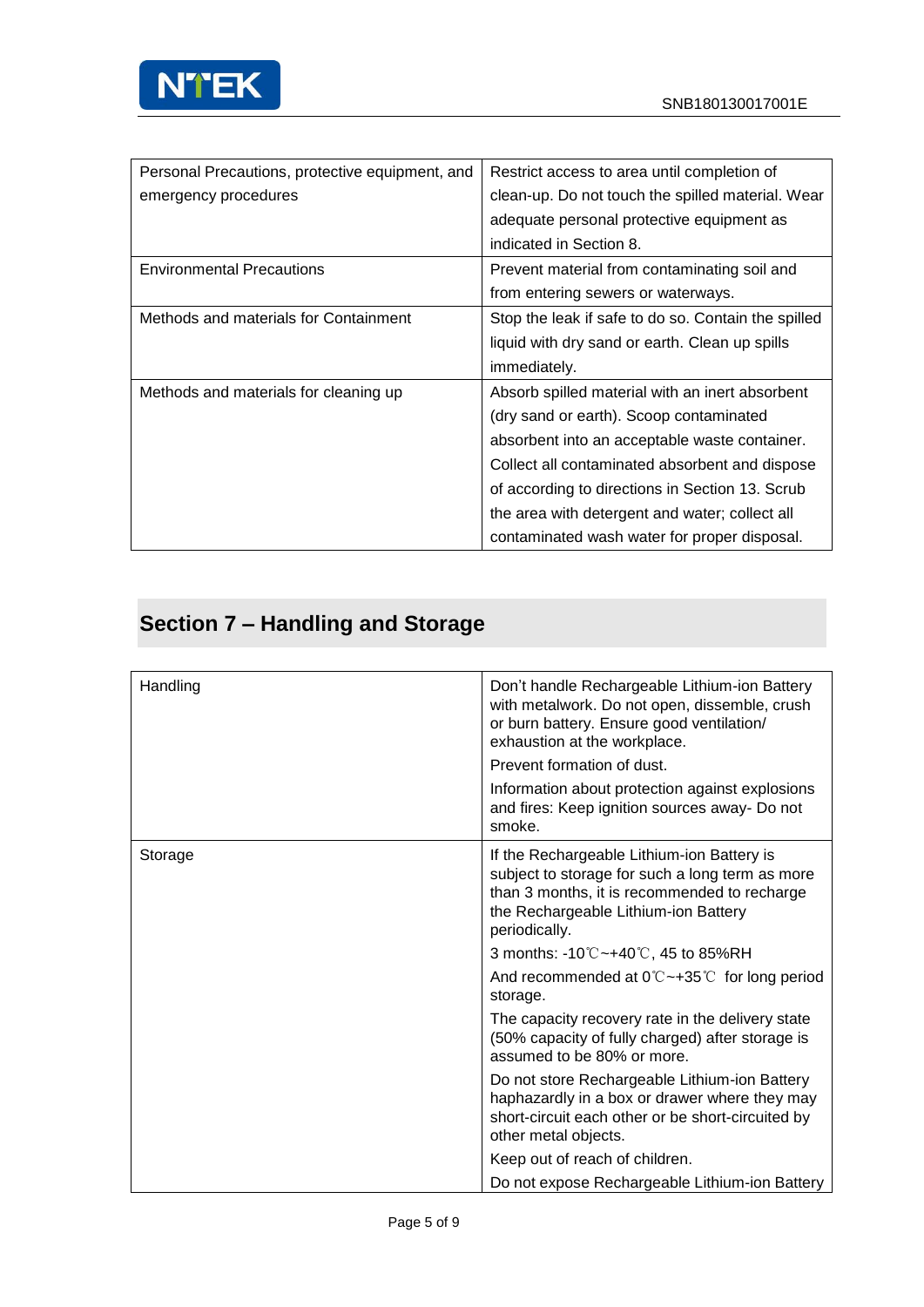

| to heat or fire. Avoid storage in direct sunlight.            |
|---------------------------------------------------------------|
| Do not store together with oxidizing and acidic<br>materials. |

# **Section 8 – Exposure Controls and Personal Protection**

| <b>Engineering Controls</b>       | Use local exhaust ventilation or other           |
|-----------------------------------|--------------------------------------------------|
|                                   | engineering controls to control sources of dust, |
|                                   | mist, fumes and vapor.                           |
|                                   | Keep away from heat and open flame. Store in a   |
|                                   | cool, dry place.                                 |
| Personal Protective Equipment     | Respiratory Protection: Not necessary under      |
|                                   | normal conditions.                               |
|                                   | Skin and body Protection: Not necessary          |
|                                   | under normal conditions, Wear neoprene or        |
|                                   | nitrile rubber gloves if handling an open or     |
|                                   | leaking battery.                                 |
|                                   | Hand protection: Wear neoprene or natural        |
|                                   | rubber material gloves if handling an open or    |
|                                   | leaking battery.                                 |
|                                   | Eye Protection: Not necessary under normal       |
|                                   | conditions, Wear safety glasses if handling an   |
|                                   | open or leaking battery.                         |
| <b>Other Protective Equipment</b> | Have a safety shower and eye wash fountain       |
|                                   | readily available in the immediate work area.    |
| <b>Hygiene Measures</b>           | Do not eat, drink, or smoke in work area.        |
|                                   | Maintain good housekeeping.                      |

## **Section 9 - Physical and Chemical Properties**

| Form: Solid              |                                                  |                |
|--------------------------|--------------------------------------------------|----------------|
| Physical<br><b>State</b> | Color: Black                                     |                |
|                          | Odor: Odorless                                   |                |
| Change in condition:     |                                                  |                |
|                          | pH, with indication of the concentration         | Not applicable |
|                          | Melting point/freezing point                     | Not available. |
|                          | Boiling Point, initial boiling point and Boiling | Not available. |
| range:                   |                                                  |                |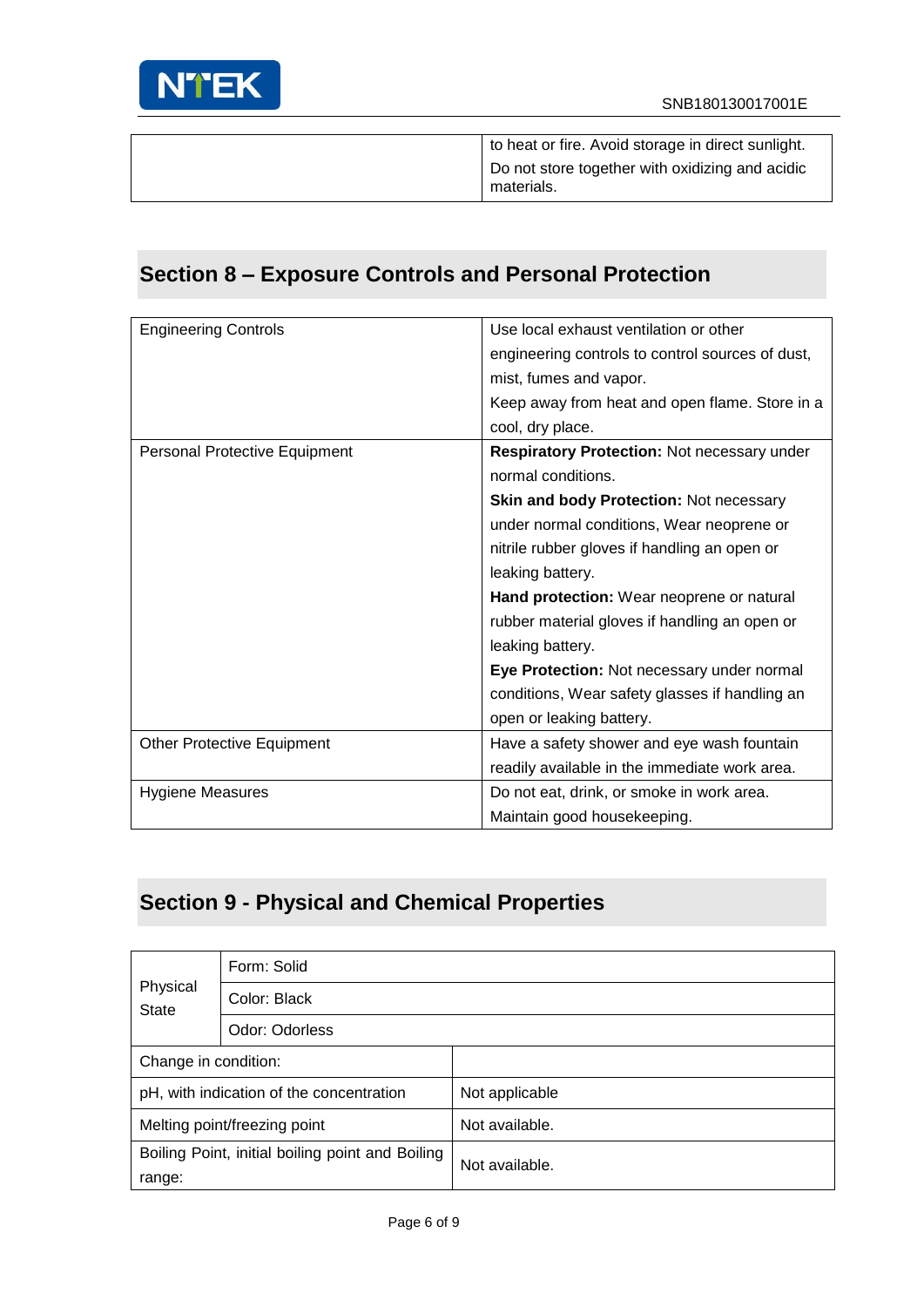

| <b>Flash Point</b>                           | Not available.  |
|----------------------------------------------|-----------------|
| Upper/lower flammability or explosive limits | Not available.  |
| Vapor Pressure:                              | Not applicable  |
| Vapor Density: $(Air = 1)$                   | Not applicable  |
| Density/relative density                     | Not available.  |
| Solubility in Water:                         | Insoluble       |
| n-octanol/water partition coefficient        | Not available.  |
| Auto-ignition temperature                    | $130^{\circ}$ C |
| Decomposition temperature                    | Not available.  |
| Odout threshold                              | Not available.  |
| Evaporation rate                             | Not available.  |
| Flammability (soil, gas)                     | Not available.  |
| Viscosity                                    | Not applicable  |

# **Section 10 - Stability and Reactivity**

| Stability                                                          | The product is stable under normal conditions.                                                                                                                                                                                                                                           |
|--------------------------------------------------------------------|------------------------------------------------------------------------------------------------------------------------------------------------------------------------------------------------------------------------------------------------------------------------------------------|
| Conditions to Avoid (e.g. static discharge, shock<br>or vibration) | Do not subject Rechargeable Lithium-ion Battery<br>to mechanical shock.<br>Vibration encountered during transportation<br>does not cause leakage, fire or explosion.<br>Do not disassemble, crush, short or install with<br>incorrect polarity. Avoid mechanical or electrical<br>abuse. |
| Incompatible Materials                                             | Not Available                                                                                                                                                                                                                                                                            |
| <b>Hazardous Decomposition Products</b>                            | This material may release toxic fumes if burned<br>or exposed to fire                                                                                                                                                                                                                    |
| Possibility of Hazardous Reaction                                  | Not Available                                                                                                                                                                                                                                                                            |

## **Section 11 - Toxicological Information**

| <b>Irritation</b> | Risk of irritation occurs only if the cell is        |
|-------------------|------------------------------------------------------|
|                   | mechanically, thermally or electrically abused to    |
|                   | the point of compromising the enclosure. If this     |
|                   | occurs, irritation to the skin, eyes and respiratory |
|                   | tract may occur.                                     |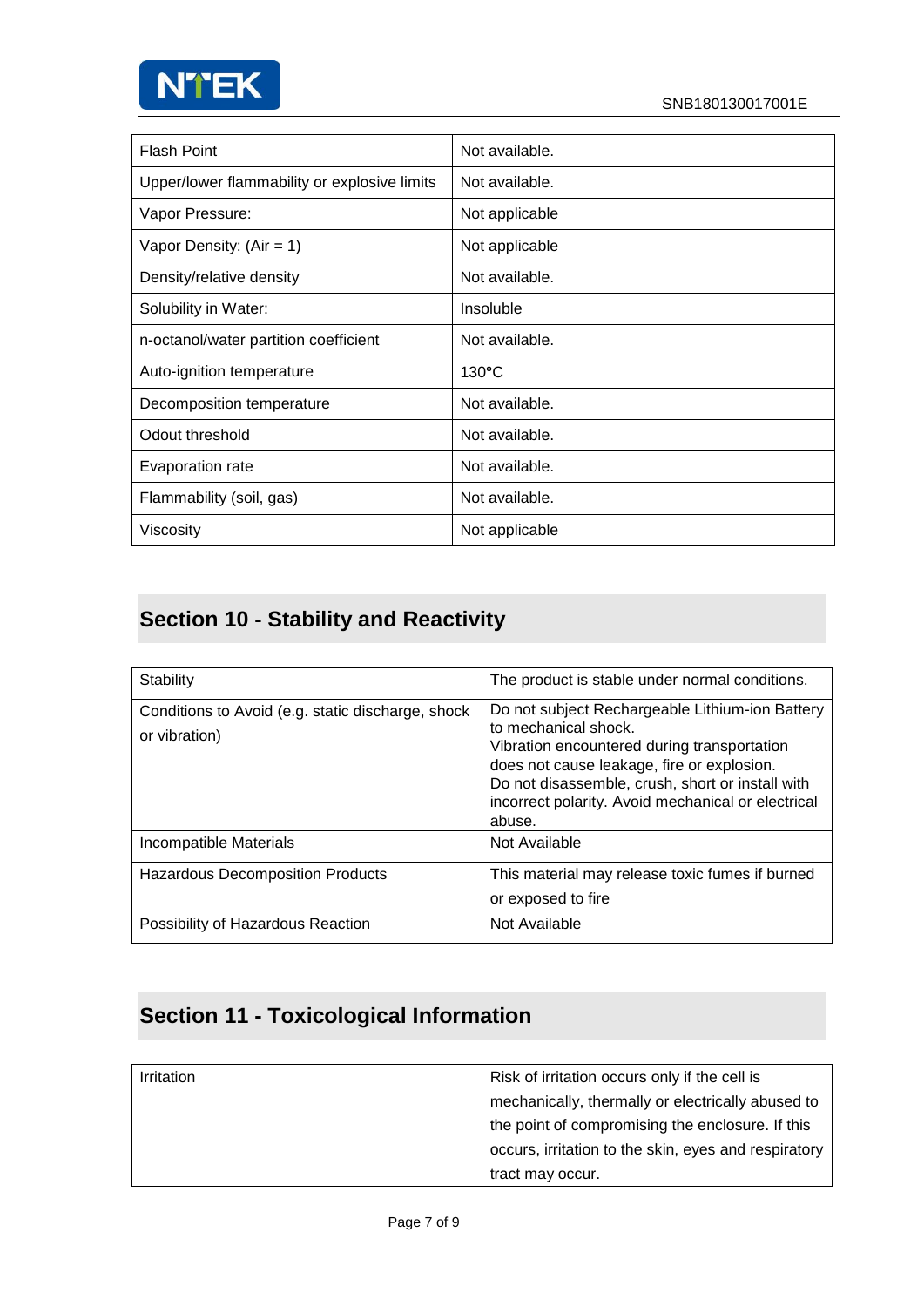

| Sensitization                                | Not Available |
|----------------------------------------------|---------------|
| <b>Neurological Effects</b>                  | Not Available |
| Teratogenicity                               | Not Available |
| <b>Reproductive Toxicity</b>                 | Not Available |
| Mutagenicity (Genetic Effects)               | Not Available |
| <b>Toxicologically Synergistic Materials</b> | Not Available |

### **Section 12 - Ecological Information**

| General note:                                 | Water hazard class 1(Self-assessment): slightly    |
|-----------------------------------------------|----------------------------------------------------|
|                                               | hazardous for water.                               |
|                                               | Do not allow undiluted product or large quantities |
|                                               | of it to reach ground water, water course or       |
|                                               | sewage system.                                     |
| Anticipated behavior of a chemical product in | Not Available                                      |
| environment/possible environmental            |                                                    |
| impace/ecotoxicity                            |                                                    |
| Mobility in soil                              | Not Available                                      |

| Persistence and Degradability | Not Available |
|-------------------------------|---------------|
| Bioaccumulation potential     | Not Available |
| Other Adverse Effects         | Not Available |

#### **Section 13 – Disposal Considerations**

Product disposal recommendation: Observe local, state and federal laws and regulations. Packaging disposal recommendation: Be aware discarded batteries may cause fire, tape the battery terminals to insulate them. Don't disassembly the battery. Completely discharge containers (no tear drops, no powder rest, scraped carefully). Containers may be recycled or re-used. Observe local, state and federal laws and regulations.

#### **Section 14 – Transport Information**

The Rechargeable Lithium-ion Battery (BA950) had passed the UN 38.3 test and is classified as